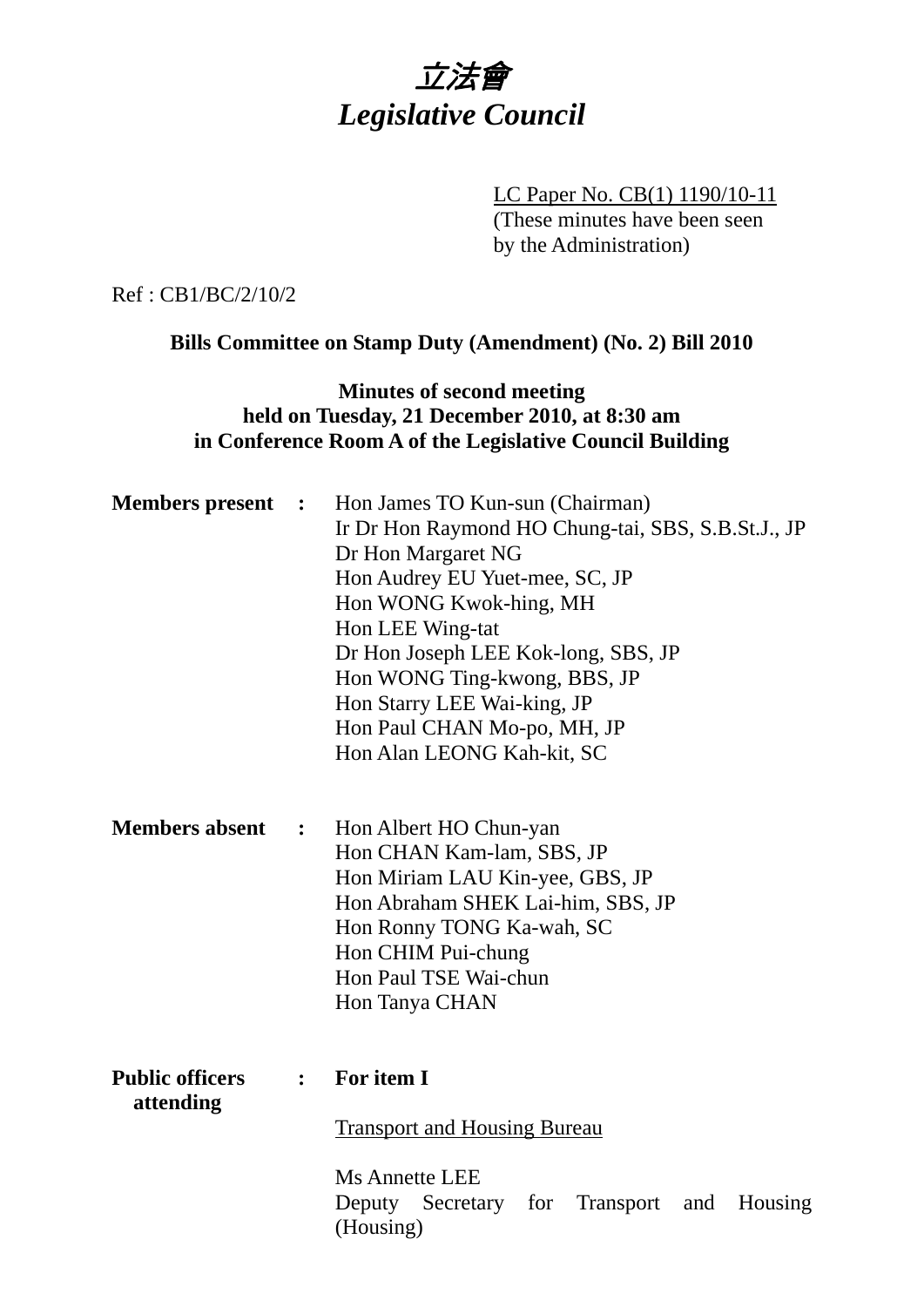|                                            | $-2-$                                                                                                          |
|--------------------------------------------|----------------------------------------------------------------------------------------------------------------|
|                                            | Mr Eugene FUNG                                                                                                 |
|                                            | Principal Assistant Secretary for Transport and                                                                |
|                                            | Housing (Housing) (Private Housing)                                                                            |
|                                            | Financial Services and the Treasury Bureau                                                                     |
|                                            | Ms Shirley KWAN<br>Principal Assistant Secretary for Financial Services &<br>the Treasury (Treasury) (Revenue) |
|                                            | <b>Inland Revenue Department</b>                                                                               |
|                                            | Mr WONG Kuen-fai                                                                                               |
|                                            | Deputy Commissioner of Inland Revenue (Technical)                                                              |
|                                            | Mr HONG Wai-kuen<br>Senior Superintendent of Stamp Office                                                      |
|                                            |                                                                                                                |
|                                            | <b>Department of Justice</b>                                                                                   |
|                                            | Mr Sunny CHAN                                                                                                  |
|                                            | <b>Senior Assistant Law Draftsman</b>                                                                          |
|                                            | Mr Manuel NG                                                                                                   |
|                                            | <b>Government Counsel</b>                                                                                      |
|                                            |                                                                                                                |
|                                            |                                                                                                                |
| <b>Clerk in attendance : Miss Becky YU</b> | Chief Council Secretary (1)1                                                                                   |
|                                            |                                                                                                                |
|                                            |                                                                                                                |
| <b>Staff in attendance</b>                 | : Miss Winnie LO                                                                                               |
|                                            | <b>Assistant Legal Adviser 7</b>                                                                               |
|                                            | Mrs Mary TANG                                                                                                  |
|                                            | Senior Council Secretary (1)2                                                                                  |
|                                            |                                                                                                                |

# **I. Meeting with the Administration**

| $(LC$ Paper No. CB(1) 855/10-11(01) — Legislative Council Brief on     |                                  |  |
|------------------------------------------------------------------------|----------------------------------|--|
|                                                                        | amendments to the Stamp Duty     |  |
|                                                                        | Ordinance to curb speculation in |  |
|                                                                        | residential properties           |  |
| LC Paper No. CB(1) $855/10-11(02)$ — List of follow-up actions arising |                                  |  |
|                                                                        | from the discussion at the       |  |
|                                                                        | meeting on 17 December 2010)     |  |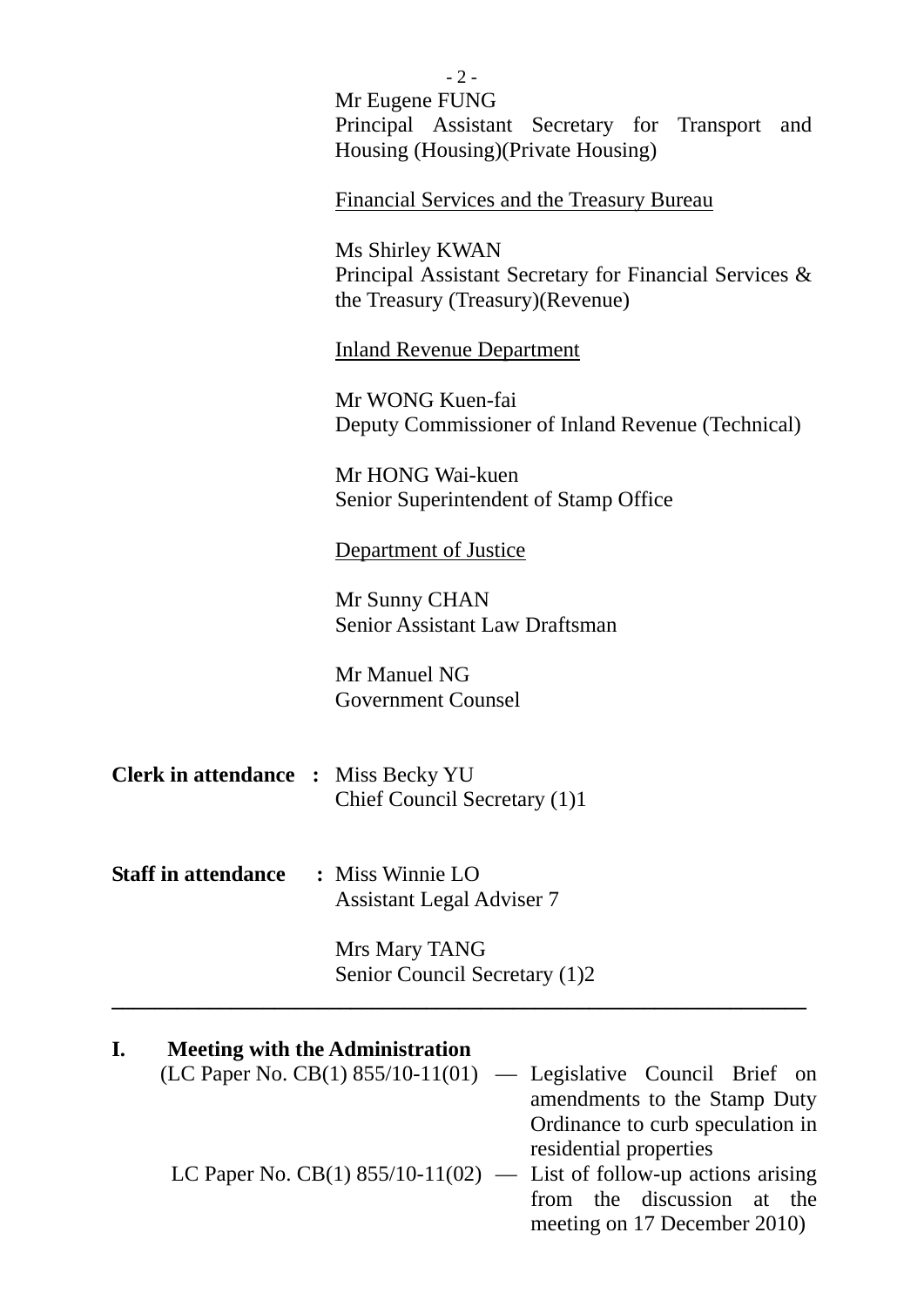The Bills Committee deliberated (Index of proceedings attached in **Annex**).

- 2. The Administration was requested to
	- (a) advise (with illustrations) the existing revenue ordinances which had retrospective effect;
	- (b) provide a flowchart on the application of stamp duty in respect of property transactions. To advise the differences in the application of stamp duty and special stamp duty (SSD);
	- (c) compare the effectiveness of SSD and punitive profits tax (say 90%) in curbing property speculation while minimizing the impact on genuine home buyers;
	- (d) advise whether a Provisional Agreement for Sale and Purchase (PASP) was binding, and whether a person was assumed to have "acquired" a property upon signing of PASP. To provide relevant court cases on disputes over PASP, and advise the application of the term "acquire" and SSD in these cases. For the sake of clarity, there might be a need to provide a definition for the term "acquire". Consideration might also be given to dispensing with the term "acquire" by back-dating the period of 24 months from the date of disposal of the property to ascertain the presence of an instrument chargeable with SSD;
	- (e) advise whether it was a usual practice for an Agreement for Sale and Purchase to be completed 14 days after the signing of PASP. If so, the application of SSD to PASP signed 14 days before the announcement of SSD on 19 November 2010;
	- (f) advise the number of property transactions through transfer of shares of property-holding shell companies, including those registered overseas, for the period between April and November 2010. To also advise whether the anti-tax evasion measures under the existing tax legislation could be invoked if the setting up of shell companies was to evade SSD. To consider the feasibility of applying SSD to property transactions through transfer of shares of companies;
	- (g) clarify whether there was a question of double taxation if property transactions would be subject to both SSD and profits tax;
	- (h) provide a paper explaining the application of SSD in respect of mortgaged properties, including those subject to foreclosure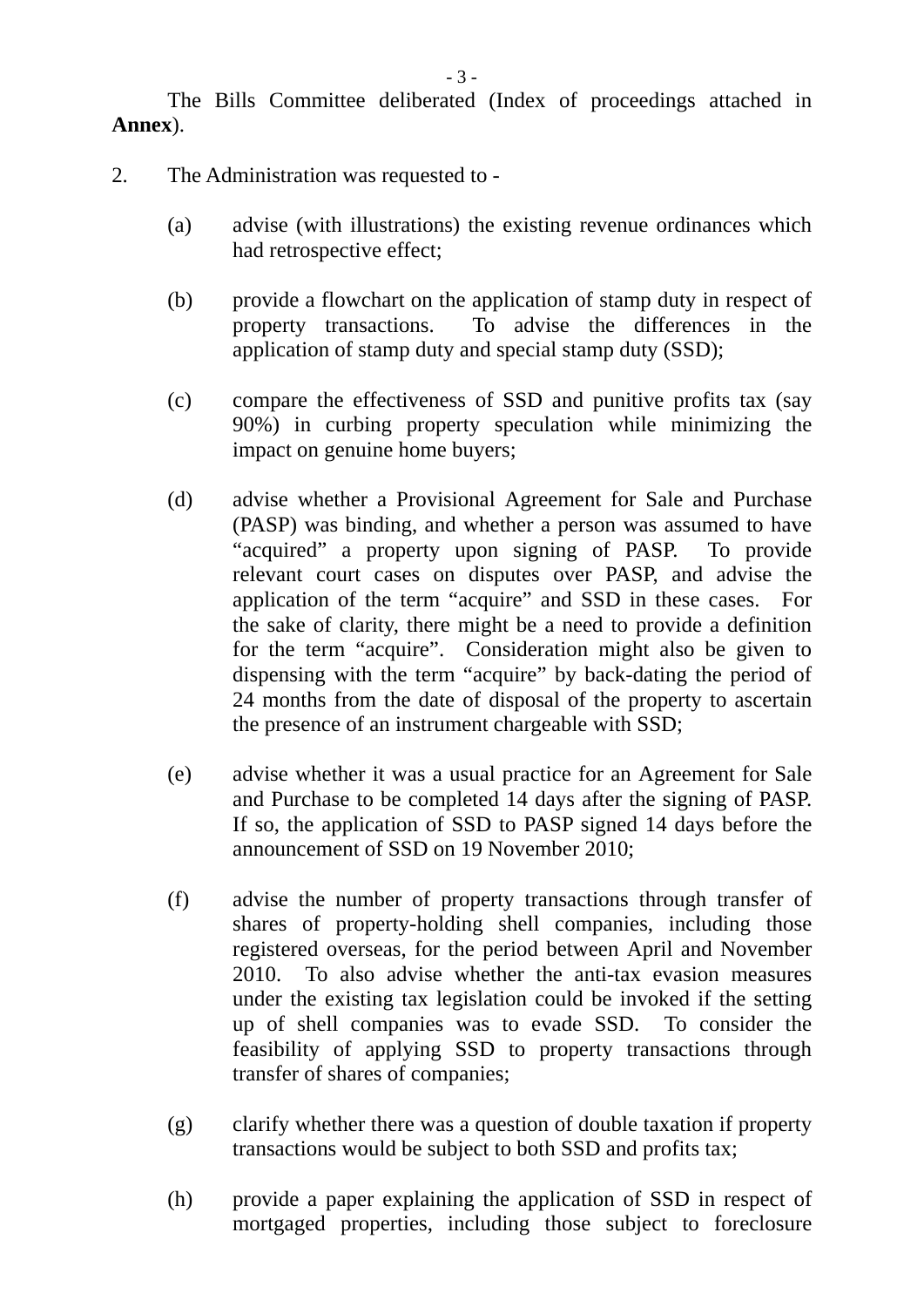orders; and

(i) provide a written response to LC Paper No. CB(1) 822/10-11(03), particularly on the question of conformity with the Basic Law if SSD amounted to a partial confiscation of the value of property sold within 24 months.

## **II. Any other business**

3. There being no other business, the meeting ended at 10:35 am.

Council Business Division 1 Legislative Council Secretariat 27 January 2011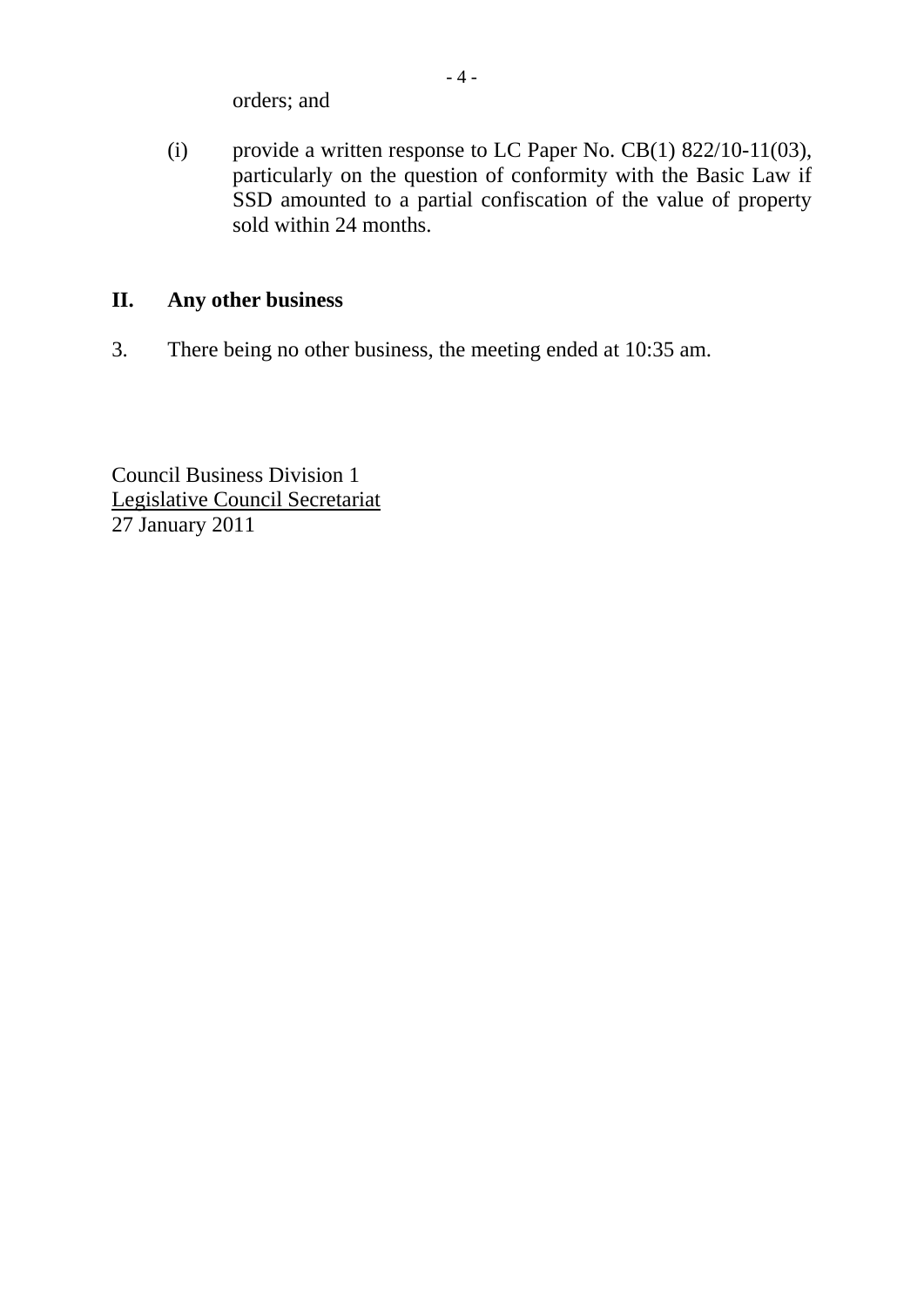#### **Bills Committee on Stamp Duty (Amendment) (No. 2) Bill 2010**

#### **Proceedings of the second meeting on Tuesday, 21 December 2010, at 8:30 am in Conference Room A of the Legislative Council Building**

| <b>Time marker</b> | <b>Speaker</b>                                  | Subject(s)                                                                                                                                                                                                                                                                                                                                                                                                                                                                                                                                                                                                                                                                                                                                                                                                                                                 | <b>Action required</b> |
|--------------------|-------------------------------------------------|------------------------------------------------------------------------------------------------------------------------------------------------------------------------------------------------------------------------------------------------------------------------------------------------------------------------------------------------------------------------------------------------------------------------------------------------------------------------------------------------------------------------------------------------------------------------------------------------------------------------------------------------------------------------------------------------------------------------------------------------------------------------------------------------------------------------------------------------------------|------------------------|
|                    | Agenda Item I - Meeting with the Administration |                                                                                                                                                                                                                                                                                                                                                                                                                                                                                                                                                                                                                                                                                                                                                                                                                                                            |                        |
| $001053 - 002212$  | Chairman<br>Administration                      | Discussion on the correspondences between<br>the Inland Revenue Department (IRD) and the<br>Law Society of Hong Kong (LS), Estate<br>Agent Authority and Taxation Institute of<br>Hong Kong (LC Paper No. CB(1)879/10-11).<br>Administration's explanation -<br>"Acquire" a property<br>(a) for the purpose of determining the holding<br>period so as to ascertain the liability of<br>special stamp duty (SSD), a person<br>"acquired" a property if he entered into a<br>specifically enforceable agreement with a<br>seller for the sale or purchase of that<br>property, i.e., one that was binding on the<br>seller to transfer the property, not one that<br>allowed the seller to renege on a return of<br>the deposit with/without compensation;<br>(b) a specifically enforceable agreement was<br>one that parties might rely on it to apply to |                        |
|                    |                                                 | the court for specific performance to<br>compel the other party to sell/purchase the<br>property;<br>(c) whether a provisional agreement for sale<br>and purchase (PASP) was a specifically<br>enforceable agreement in respect of the<br>sale or purchase of the property would<br>depend on the terms stated in the<br>agreement; and<br>Sale by mortgagee<br>(d) a mortgagee who took possession of a<br>mortgaged residential property by means<br>of a foreclosure order on or after<br>20 November 2010, and resold within<br>24 months would be subject to SSD<br>because the mortgagee had acquired                                                                                                                                                                                                                                                |                        |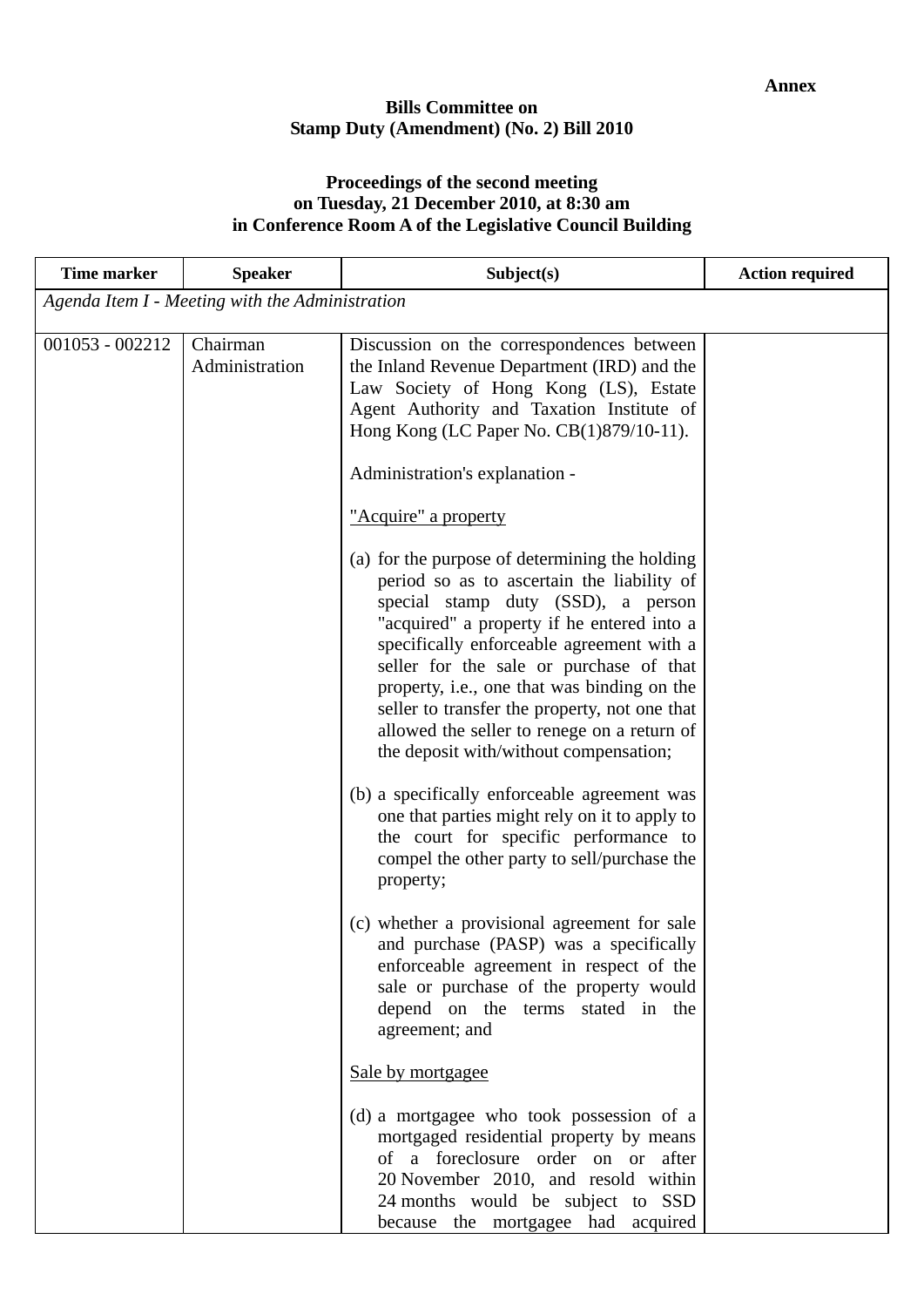| <b>Time marker</b> | <b>Speaker</b>                 | Subject(s)                                                                                                                                                                                                                                                                                                                                                                                                                                                                                                                                                                                                                                                                                                                                                                                                                                                                                                                                                                                                                                                                                                                                                                                                                                                                                                                                                                                                                                     | <b>Action required</b>                                                                                                                                                                                                                                                                                                                                                                                                                                                                                                                                                                |
|--------------------|--------------------------------|------------------------------------------------------------------------------------------------------------------------------------------------------------------------------------------------------------------------------------------------------------------------------------------------------------------------------------------------------------------------------------------------------------------------------------------------------------------------------------------------------------------------------------------------------------------------------------------------------------------------------------------------------------------------------------------------------------------------------------------------------------------------------------------------------------------------------------------------------------------------------------------------------------------------------------------------------------------------------------------------------------------------------------------------------------------------------------------------------------------------------------------------------------------------------------------------------------------------------------------------------------------------------------------------------------------------------------------------------------------------------------------------------------------------------------------------|---------------------------------------------------------------------------------------------------------------------------------------------------------------------------------------------------------------------------------------------------------------------------------------------------------------------------------------------------------------------------------------------------------------------------------------------------------------------------------------------------------------------------------------------------------------------------------------|
|                    |                                | ownership of the property. However, if<br>the mortgagee only sold the pledged<br>property by exercising the right granted<br>under the mortgage, he only acted as the<br>mortgagor's attorney and sold the property<br>on behalf of the mortgagor. He would<br>not be subject to SSD because he had not<br>acquired the property.                                                                                                                                                                                                                                                                                                                                                                                                                                                                                                                                                                                                                                                                                                                                                                                                                                                                                                                                                                                                                                                                                                              |                                                                                                                                                                                                                                                                                                                                                                                                                                                                                                                                                                                       |
| 002213 - 004539    | Chairman                       | Ms Audrey EU's views/enquiries -                                                                                                                                                                                                                                                                                                                                                                                                                                                                                                                                                                                                                                                                                                                                                                                                                                                                                                                                                                                                                                                                                                                                                                                                                                                                                                                                                                                                               | The Administration to                                                                                                                                                                                                                                                                                                                                                                                                                                                                                                                                                                 |
|                    | Ms Audrey EU<br>Administration | (a) the Administration's interpretation on the<br>term "acquire" was different from the<br>conveyancing<br>adopted<br>practices<br>by<br>lawyers;<br>(b) while it was a normal practice for a formal<br>Agreement for Sale and Purchase (ASP)<br>to be signed 14 days after PASP, there<br>were cases where ASP had not been<br>entered into due to disagreement to certain<br>terms and conditions.<br>However, the<br>transaction was still completed according<br>Under such circumstances,<br>to PASP.<br>PASP was treated as a binding agreement.<br>Hence, IRD's reply to LS<br>dated<br>26 November 2010 on whether<br><b>PASP</b><br>should be binding was misleading;<br>(c) while most PASPs did not contain a "must"<br>buy must sell" provision, they usually<br>contained<br>provisions<br>for<br>alternative<br>performance i.e. to allow the seller/buyer<br>to renege on a return of the deposit on or<br>before a specific date;<br>(d) need to clarify whether a PASP entered<br>before<br>20 November 2010<br>into<br>was<br>specifically enforceable, as this would<br>affect the determination of the holding<br>period of 24 months for the imposition of<br>SSD.<br>Chairman's enquiry on the charging of stamp<br>duty under the existing arrangement.<br>Administration's explanation -<br>(a) whether a PASP was a specifically<br>enforceable agreement in respect of the<br>sale or purchase of the property would | (a) advise whether a<br><b>PASP</b><br>was<br>binding,<br>and<br>whether a person<br>was assumed to<br>have "acquired" a<br>property<br>upon<br>signing of PASP;<br>(b) provide relevant<br>court cases on<br>disputes<br>over<br>PASP, and advise<br>the application of<br>the<br>term<br>"acquire"<br>and<br><b>SSD</b><br>these<br>in<br>cases;<br>(c) provide<br>a<br>flowchart on the<br>application<br>of<br>stamp<br>duty<br>in<br>respect<br>of<br>property<br>transactions; and<br>(d) advise<br>the<br>differences in the<br>application<br>of<br>stamp duty<br>and<br>SSD. |
|                    |                                | depend on the terms stated in the                                                                                                                                                                                                                                                                                                                                                                                                                                                                                                                                                                                                                                                                                                                                                                                                                                                                                                                                                                                                                                                                                                                                                                                                                                                                                                                                                                                                              |                                                                                                                                                                                                                                                                                                                                                                                                                                                                                                                                                                                       |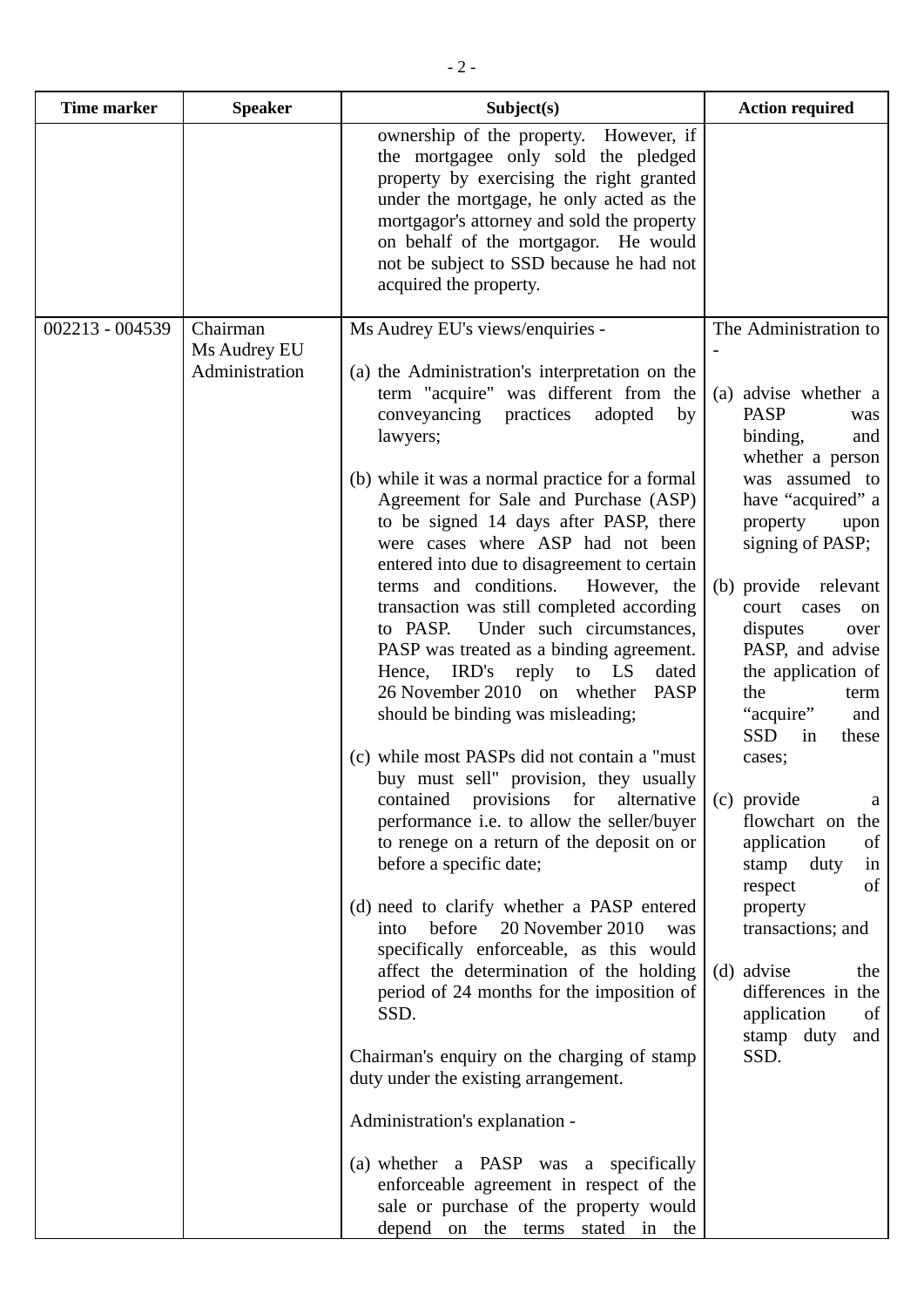| <b>Time marker</b> | <b>Speaker</b>                                | Subject(s)                                                                                                                                                                                                                                                                                                                                                                                                                                                                                                                                                                                                                                                                                                                                                                                                                                                                                                                                                                                                                                                                                                                                                                                                                                            | <b>Action required</b>                                                                                                                                                                                                                                                        |
|--------------------|-----------------------------------------------|-------------------------------------------------------------------------------------------------------------------------------------------------------------------------------------------------------------------------------------------------------------------------------------------------------------------------------------------------------------------------------------------------------------------------------------------------------------------------------------------------------------------------------------------------------------------------------------------------------------------------------------------------------------------------------------------------------------------------------------------------------------------------------------------------------------------------------------------------------------------------------------------------------------------------------------------------------------------------------------------------------------------------------------------------------------------------------------------------------------------------------------------------------------------------------------------------------------------------------------------------------|-------------------------------------------------------------------------------------------------------------------------------------------------------------------------------------------------------------------------------------------------------------------------------|
|                    |                                               | agreement;<br>(b) most PASPs were<br>specifically<br>not<br>enforceable agreements and formal ASPs<br>would be required for the transfer of<br>ownership of the properties; and<br>(c) the definition of ASP was provided under<br>section 29A of the Stamp Duty Ordinance<br>(Cap. 117)(SDO).                                                                                                                                                                                                                                                                                                                                                                                                                                                                                                                                                                                                                                                                                                                                                                                                                                                                                                                                                        |                                                                                                                                                                                                                                                                               |
| 004540 - 005632    | Chairman<br>Mr LEE Wing-tat<br>Administration | Mr LEE Wing-tat's views/enquiries -<br>(a) supported the Bill which aimed to curb<br>speculative activities, and increase the<br>cost of short-term resale of residential<br>properties;<br>(b) it might not be fair to apply SSD to<br>genuine home buyers who had signed<br>PASP just before the announcement of<br>SSD on 19 November 2010, as they had<br>bought the properties not knowing the<br>changes;<br>(c) whether consideration could be given to<br>excluding PASPs signed 14 days before<br>announcement<br>of<br><b>SSD</b><br>the<br><sub>on</sub><br>19 November 2010 from SSD.<br>Administration's explanation -<br>(a) the arrangement for SSD to take effect<br>after<br>the<br>announcement<br>on<br>19 November 2010 and prior to the<br>enactment of the Bill was necessary to<br>prevent speculative activities during the<br>interim;<br>(b) a definitive effective date was necessary<br>to send a clear message to the property<br>market. The exclusion of SSD to certain<br>transactions signed 14 days before the<br>announcement of SSD might give rise to<br>confusion; and<br>(c) genuine home buyers would unlikely be<br>affected by SSD as they would not<br>normally sell their properties within<br>24 months. | The Administration to<br>advise whether it was<br>a usual practice for an<br>ASP to be completed<br>14 days<br>after the<br>signing of PASP. If<br>so, the application of<br>SSD to PASP signed<br>14 days before<br>the<br>announcement<br>of<br>SSD on 19 November<br>2010. |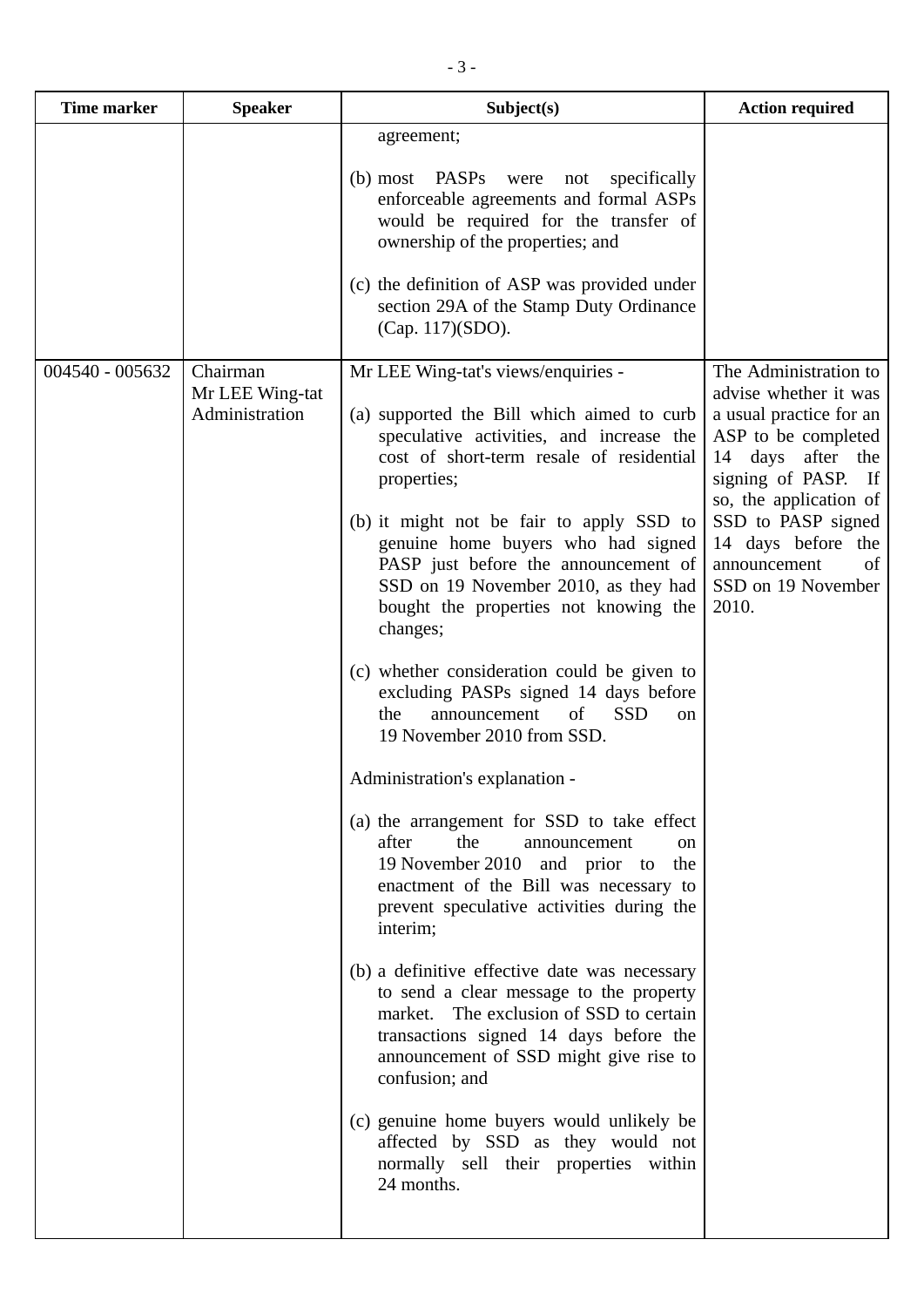| <b>Time marker</b> | <b>Speaker</b>                               | Subject(s)                                                                                                                                                                                                                                                                                                                                                                                                                                                                                                                                                                                                                                                                                                                                                                                                                                                       | <b>Action required</b>                                                                                                                                                                                                     |
|--------------------|----------------------------------------------|------------------------------------------------------------------------------------------------------------------------------------------------------------------------------------------------------------------------------------------------------------------------------------------------------------------------------------------------------------------------------------------------------------------------------------------------------------------------------------------------------------------------------------------------------------------------------------------------------------------------------------------------------------------------------------------------------------------------------------------------------------------------------------------------------------------------------------------------------------------|----------------------------------------------------------------------------------------------------------------------------------------------------------------------------------------------------------------------------|
| 005633 - 010242    | Chairman<br>Dr Margaret NG<br>Administration | Dr Margaret NG's concerns/enquiries-<br>(a) the Administration's explanation<br>on<br>whether<br>PASP<br>binding<br>was<br>was<br>misleading;<br>(b) the existing revenue ordinances which<br>had retrospective effect; and<br>(c) the circumstances/consequences if the<br>commencement date in clause $1(2)$ was<br>deleted or amended.<br>Administration's explanation -<br>(a) SSD should take immediate effect to<br>avoid further speculative activities;<br>(b) an example of retrospective legislation<br>was section 16E of the Inland Revenue<br>Ordinance (Cap. 112) when the then<br>Financial Secretary announced in 1991<br>that expenditure on the purchase of<br>trademarks etc would no longer qualify<br>for deduction.<br>The legislation took<br>effect<br>the<br>next<br>day<br>of<br>on<br>the<br>announcement while the relevant Bill was | The Administration to<br>advise<br>(with<br>illustrations)<br>the<br>existing<br>revenue<br>ordinances which had<br>retrospective effect.                                                                                  |
| $010243 - 011245$  | Chairman<br>Administration                   | enacted in 1992.<br>Chairman's views -<br>(a) the imposition of a heavy profits tax<br>would be more effective than SSD in<br>curbing speculative activities. Besides, it<br>would minimize the impact on genuine<br>home buyers; and<br>(b) need to analyze and compare<br>the<br>effectiveness of SSD and punitive profits<br>tax.<br>Administration's response -<br>(a) as SSD was charged on the price of the<br>property and not on the net profits of<br>transactions, it would<br>substantially<br>increase the cost of property speculation<br>and hence would be more effective than<br>profits tax in curbing speculative<br>activities and preventing short-term<br>resale; and                                                                                                                                                                       | The Administration to<br>the<br>compare<br>effectiveness of SSD<br>and punitive profits<br>$\arccos($ say 90%) in<br>curbing<br>property<br>speculation<br>while<br>minimizing<br>the<br>impact on genuine<br>home buyers. |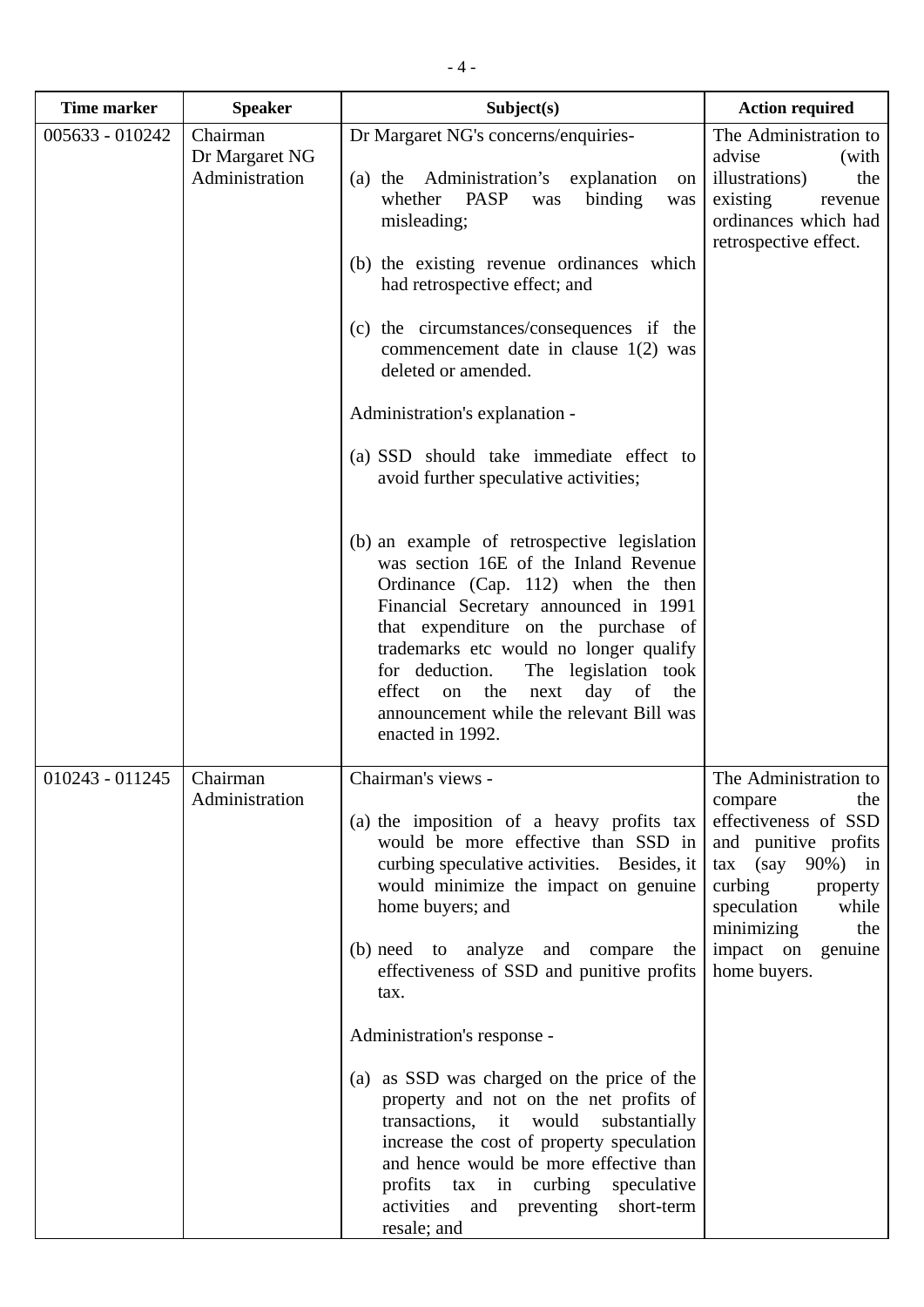| <b>Time marker</b> | <b>Speaker</b>                                                | Subject(s)                                                                                                                                                                                                                                                                                                                                                                                                                                                                                                                                                                                                                                                                | <b>Action required</b>                                                                                                                                                                                                                                                                                        |
|--------------------|---------------------------------------------------------------|---------------------------------------------------------------------------------------------------------------------------------------------------------------------------------------------------------------------------------------------------------------------------------------------------------------------------------------------------------------------------------------------------------------------------------------------------------------------------------------------------------------------------------------------------------------------------------------------------------------------------------------------------------------------------|---------------------------------------------------------------------------------------------------------------------------------------------------------------------------------------------------------------------------------------------------------------------------------------------------------------|
|                    |                                                               | the<br>(b) assessment had been made<br>on<br>effectiveness of different measures in<br>curbing property speculation.                                                                                                                                                                                                                                                                                                                                                                                                                                                                                                                                                      |                                                                                                                                                                                                                                                                                                               |
| 011246 - 011737    | Chairman<br><b>WONG</b><br>Mr<br>Ting-kwong<br>Administration | Mr WONG Ting-kwong's view/enquiry -<br>(a) SSD would not affect genuine home<br>buyers; and<br>(b) whether both profits tax and SSD would<br>be charged on short-term resale which<br>yielded profits.<br>Administration's explanation -<br>(a) as SSD and profits tax were governed<br>under separate ordinances, any short-term<br>resale which yielded profits would be<br>subject to both SSD and profits tax.<br>However, the amount of SSD paid would<br>be offset as part of the operating costs in<br>the assessment of profits tax; and<br>(b) SSD was an extraordinary measure to<br>curb property speculation and would not<br>affect the existing tax regime. | The Administration to<br>clarify whether there<br>was a question of<br>double<br>taxation<br>if<br>property transactions<br>would be subject to<br>both SSD and profits<br>tax.                                                                                                                               |
| 011738 - 011957    | Chairman<br>Administration                                    | Chairman's request for a written response to<br>Mr David<br>WEBB's<br>submission<br>dated<br>14 December 2010<br>(LC)<br>Paper<br>No.<br>$CB(1)$ 822/10-11(03)), particularly on the<br>question of conformity with Article 105 of<br>Basic Law on whether SSD amounted to a<br>partial confiscation of the value of property<br>sold within 24 months.                                                                                                                                                                                                                                                                                                                   | The Administration to<br>provide<br>written<br>$\mathbf{a}$<br>response to LC Paper<br>No.<br>$CB(1)$ 822/10-11(03),<br>particularly<br>on<br>the<br>question<br>of<br>conformity with the<br>Basic Law if SSD<br>amounted to a partial<br>confiscation of the<br>value of property sold<br>within 24 months. |
| 011958 - 013204    | Chairman<br>Ms Audrey EU<br>Administration                    | Ms Audrey EU's views/enquiries -<br>(a) need for a clear definition of "acquire"<br>under the Bill;<br>(b) while the application of "acquire" and<br>"dispose" under the Bill was in order, the<br>Administration's interpretation on the<br>binding effect of PASP had caused<br>confusion as this had deviated from the<br>existing conveyancing practices; and                                                                                                                                                                                                                                                                                                         | Administration<br>The<br>to -<br>(a) provide<br>a<br>definition for the<br>"acquire";<br>term<br>and<br>(b) provide a paper<br>explaining<br>the<br>application<br>of                                                                                                                                         |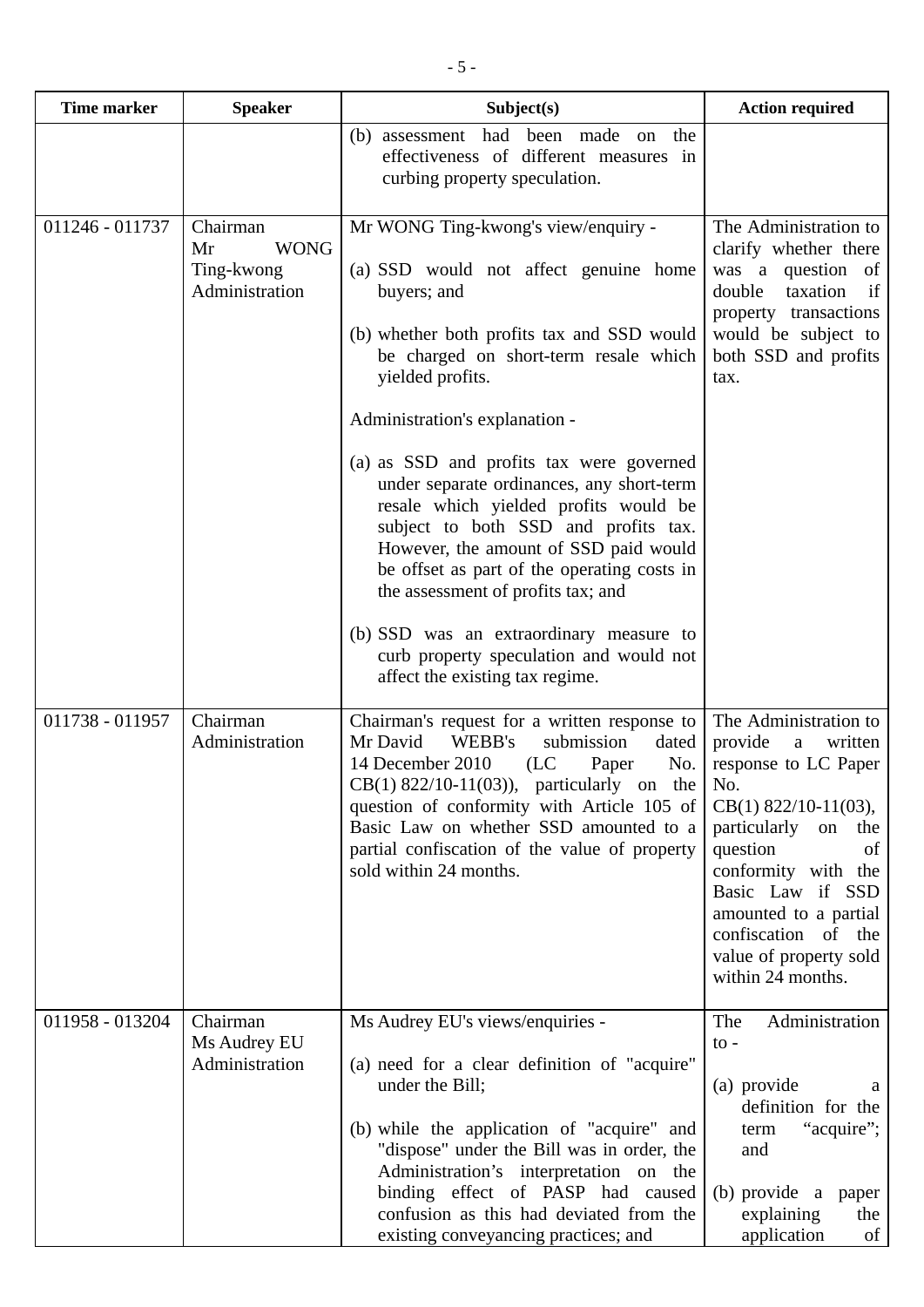| (c) the application of SSD in respect of<br>mortgaged properties, including those<br>mortgaged<br>subject to foreclosure orders.<br>properties,<br>including<br>subject<br>Administration's explanation -<br>orders.<br>(a) the term "acquire" under proposed section<br>29CA was required for the purpose of<br>ascertaining the presence of an instrument<br>chargeable with SSD within a holding<br>period of 24 months;<br>(b) under proposed section $29CA(4)$ ,<br>"a<br>person acquires any residential property<br>when equitable ownership or legal<br>ownership of the property is passed to the<br>person (whichever occurs first)";<br>(c) under proposed section $29CA(6)$ , "a<br>person disposes of any residential<br>property when equitable ownership or<br>legal ownership of the property is passed<br>from the person to the other person<br>(whichever occurs first)";<br>(d) a mortgagee who took possession of a<br>mortgaged residential property by means<br>of a foreclosure order on or after<br>20 November 2010, and resold it within<br>24 months would be subject to SSD;<br>(e) if the mortgagee only sold the pledged<br>property by exercising the right granted<br>under the mortgage, he only acted as the<br>mortgagor's attorney<br>and<br>sold<br>the<br>property on behalf of the mortgagor. He<br>would not be subject to SSD because he<br>had not acquired the property; and<br>(f) the charging of stamp duty for ASP and<br>PASP was provided under existing section<br>$29A(1)$ as well as the First Schedule<br>under Head 1(1A) note 2.<br>Chairman<br>013205 - 014752<br>Mr LEE Wing-tat's views -<br>advise -<br>Mr LEE Wing-tat<br>Administration<br>(a) speculators would<br>tend<br>conduct<br>to | <b>Time marker</b> | <b>Speaker</b> | Subject(s)                                | <b>Action required</b>                                                        |
|---------------------------------------------------------------------------------------------------------------------------------------------------------------------------------------------------------------------------------------------------------------------------------------------------------------------------------------------------------------------------------------------------------------------------------------------------------------------------------------------------------------------------------------------------------------------------------------------------------------------------------------------------------------------------------------------------------------------------------------------------------------------------------------------------------------------------------------------------------------------------------------------------------------------------------------------------------------------------------------------------------------------------------------------------------------------------------------------------------------------------------------------------------------------------------------------------------------------------------------------------------------------------------------------------------------------------------------------------------------------------------------------------------------------------------------------------------------------------------------------------------------------------------------------------------------------------------------------------------------------------------------------------------------------------------------------------------------------------------------------------------|--------------------|----------------|-------------------------------------------|-------------------------------------------------------------------------------|
|                                                                                                                                                                                                                                                                                                                                                                                                                                                                                                                                                                                                                                                                                                                                                                                                                                                                                                                                                                                                                                                                                                                                                                                                                                                                                                                                                                                                                                                                                                                                                                                                                                                                                                                                                         |                    |                |                                           | SSD in respect of<br>those                                                    |
|                                                                                                                                                                                                                                                                                                                                                                                                                                                                                                                                                                                                                                                                                                                                                                                                                                                                                                                                                                                                                                                                                                                                                                                                                                                                                                                                                                                                                                                                                                                                                                                                                                                                                                                                                         |                    |                |                                           | to<br>foreclosure                                                             |
|                                                                                                                                                                                                                                                                                                                                                                                                                                                                                                                                                                                                                                                                                                                                                                                                                                                                                                                                                                                                                                                                                                                                                                                                                                                                                                                                                                                                                                                                                                                                                                                                                                                                                                                                                         |                    |                |                                           |                                                                               |
|                                                                                                                                                                                                                                                                                                                                                                                                                                                                                                                                                                                                                                                                                                                                                                                                                                                                                                                                                                                                                                                                                                                                                                                                                                                                                                                                                                                                                                                                                                                                                                                                                                                                                                                                                         |                    |                |                                           |                                                                               |
|                                                                                                                                                                                                                                                                                                                                                                                                                                                                                                                                                                                                                                                                                                                                                                                                                                                                                                                                                                                                                                                                                                                                                                                                                                                                                                                                                                                                                                                                                                                                                                                                                                                                                                                                                         |                    |                |                                           |                                                                               |
|                                                                                                                                                                                                                                                                                                                                                                                                                                                                                                                                                                                                                                                                                                                                                                                                                                                                                                                                                                                                                                                                                                                                                                                                                                                                                                                                                                                                                                                                                                                                                                                                                                                                                                                                                         |                    |                |                                           |                                                                               |
|                                                                                                                                                                                                                                                                                                                                                                                                                                                                                                                                                                                                                                                                                                                                                                                                                                                                                                                                                                                                                                                                                                                                                                                                                                                                                                                                                                                                                                                                                                                                                                                                                                                                                                                                                         |                    |                |                                           |                                                                               |
|                                                                                                                                                                                                                                                                                                                                                                                                                                                                                                                                                                                                                                                                                                                                                                                                                                                                                                                                                                                                                                                                                                                                                                                                                                                                                                                                                                                                                                                                                                                                                                                                                                                                                                                                                         |                    |                |                                           |                                                                               |
|                                                                                                                                                                                                                                                                                                                                                                                                                                                                                                                                                                                                                                                                                                                                                                                                                                                                                                                                                                                                                                                                                                                                                                                                                                                                                                                                                                                                                                                                                                                                                                                                                                                                                                                                                         |                    |                |                                           | The Administration to                                                         |
| shares<br>of<br>property-holding<br>shell<br>property<br>companies as they would only be required<br>to pay profits tax and not SSD which was<br>much higher on account that the latter was<br>of                                                                                                                                                                                                                                                                                                                                                                                                                                                                                                                                                                                                                                                                                                                                                                                                                                                                                                                                                                                                                                                                                                                                                                                                                                                                                                                                                                                                                                                                                                                                                       |                    |                | property transactions through transfer of | number<br>$(a)$ the<br>of<br>transactions<br>through transfer<br>shares<br>of |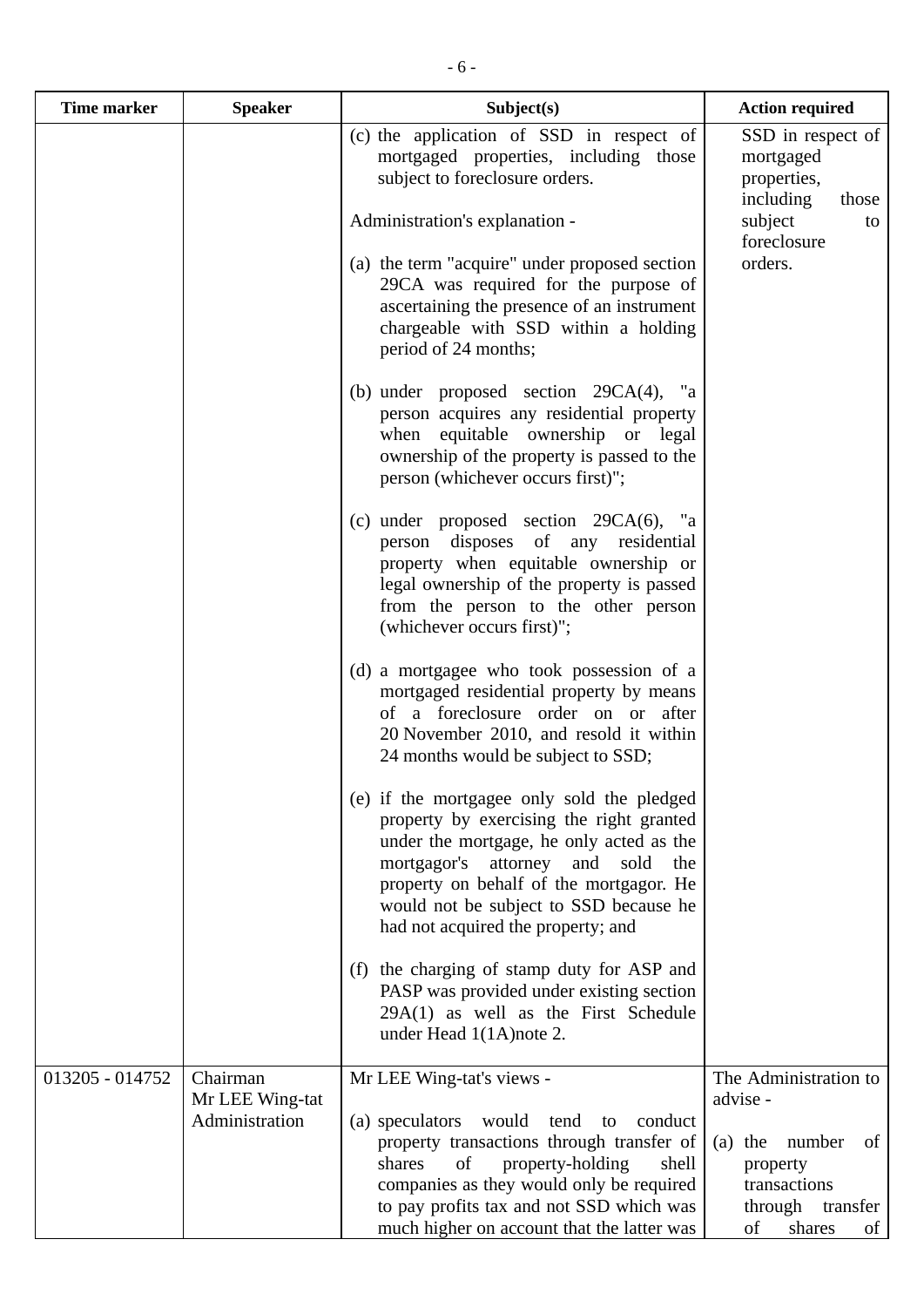| <b>Time marker</b> | <b>Speaker</b>                              | Subject(s)                                                                                                                                                                                                                                                                                                                                                                                                               | <b>Action required</b>                                                                                                                                                                                               |
|--------------------|---------------------------------------------|--------------------------------------------------------------------------------------------------------------------------------------------------------------------------------------------------------------------------------------------------------------------------------------------------------------------------------------------------------------------------------------------------------------------------|----------------------------------------------------------------------------------------------------------------------------------------------------------------------------------------------------------------------|
|                    |                                             | charged against the value of the property.<br>Besides, it would not be difficult to set up<br>property-holding shell companies, the cost<br>of which was comparatively low<br>as<br>compared to the savings in SSD; and<br>(b) need to consider the feasibility<br>-of<br>applying SSD to property transactions<br>through transfer of shares of companies.                                                              | property-holding<br>shell companies,<br>including<br>those<br>registered<br>overseas, for the<br>period<br>between<br>April<br>and<br>November 2010;<br>and                                                          |
|                    |                                             | Administration's response -<br>(a) SSD would apply to the resale of<br>properties owned by individuals and<br>companies within a holding period of<br>24 months, but not to the transfer of<br>shares of a company;<br>(b) only $11\%$<br>of property transactions<br>involved company-owned properties;                                                                                                                 | (b) the feasibility of<br>applying SSD to<br>property<br>transactions<br>through<br>transfer<br>of<br>shares<br>of<br>companies.                                                                                     |
|                    |                                             | (c) there would be risk involved in acquiring<br>the shares of a company as this would<br>include acquisition of all the liabilities of<br>the company;                                                                                                                                                                                                                                                                  |                                                                                                                                                                                                                      |
|                    |                                             | $(d)$ profits $tax$<br>would be charged<br>on<br>companies operating with a profit; and<br>(e) IRD had been collating information on<br>property transactions through transfer of<br>of<br>property-holding<br>shell<br>shares<br>companies incorporated in Hong Kong<br>from April 2010 onwards.                                                                                                                        |                                                                                                                                                                                                                      |
| 014753 - 015426    | Chairman<br>Ms Starry LEE<br>Administration | Ms Starry LEE's views -<br>(a) SSD would indirectly encourage property<br>transactions through transfer of shares of<br>property-holding shell companies, as these<br>would only be chargeable with profits tax<br>which was subject to appeal;<br>(b) SSD would likely affect genuine home<br>buyers who usually held properties as<br>individuals but would unlikely affect<br>speculators who usually held properties | The Administration to<br>advise<br>whether<br>the<br>anti-tax<br>evasion<br>measures under<br>the<br>existing<br>tax<br>legislation could be<br>invoked if the setting<br>up of shell companies<br>was to evade SSD. |
|                    |                                             | under shell companies; and<br>(c) whether anti-tax evasion measures under                                                                                                                                                                                                                                                                                                                                                |                                                                                                                                                                                                                      |

the existing tax legislation could be invoked if the setting up of shell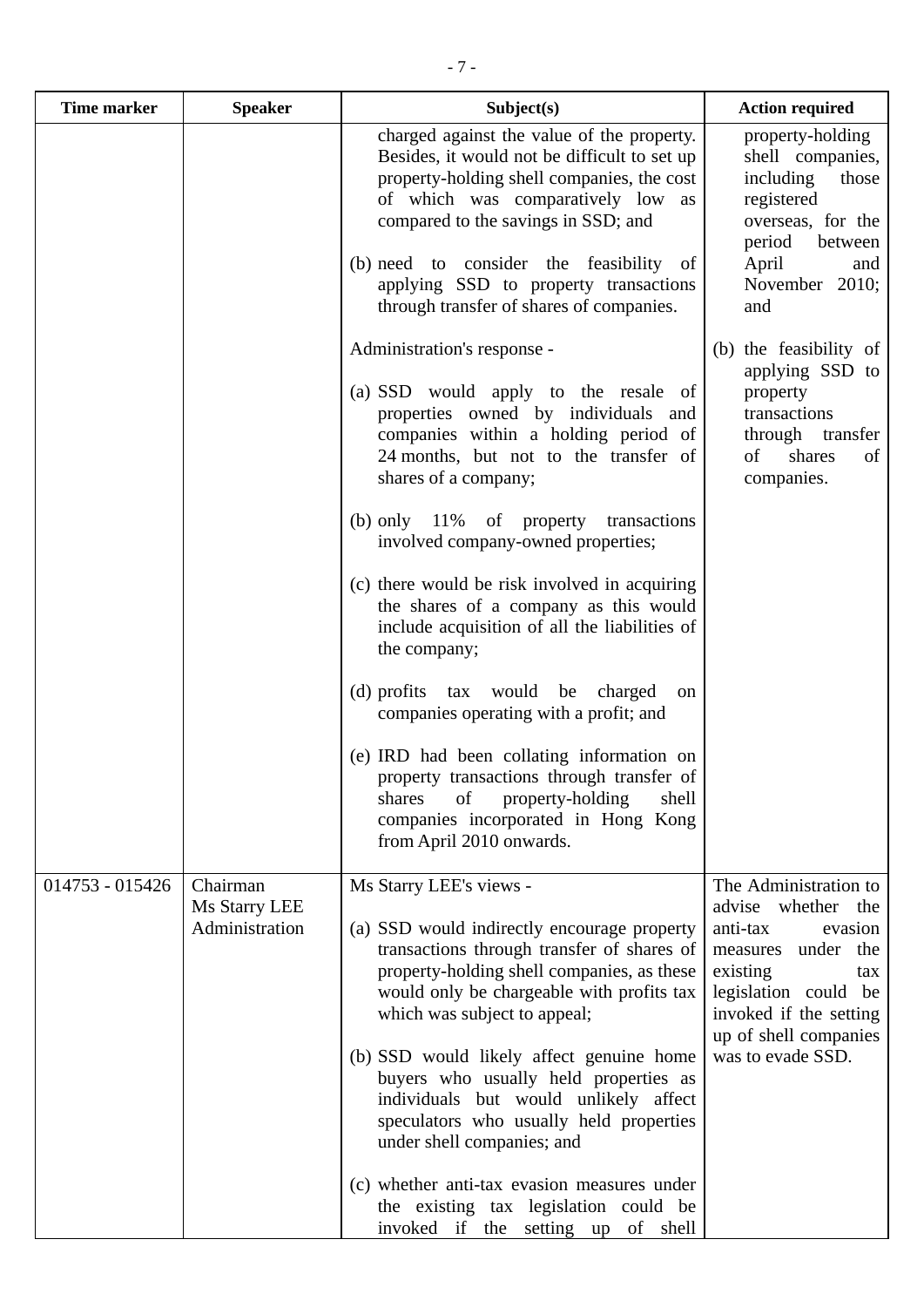| <b>Time marker</b> | <b>Speaker</b>                               | Subject(s)                                                                                                                                                                                                                                                                                                                                                                                                                                                                                                           | <b>Action required</b>                                                                 |
|--------------------|----------------------------------------------|----------------------------------------------------------------------------------------------------------------------------------------------------------------------------------------------------------------------------------------------------------------------------------------------------------------------------------------------------------------------------------------------------------------------------------------------------------------------------------------------------------------------|----------------------------------------------------------------------------------------|
|                    |                                              | companies was to evade SSD.                                                                                                                                                                                                                                                                                                                                                                                                                                                                                          |                                                                                        |
|                    |                                              | Administration's explanation -                                                                                                                                                                                                                                                                                                                                                                                                                                                                                       |                                                                                        |
|                    |                                              | (a) SSD was an extraordinary measure aimed<br>at curbing speculative activities under the<br>exuberant state of the property market;                                                                                                                                                                                                                                                                                                                                                                                 |                                                                                        |
|                    |                                              | (b) as the transfer of ownership of properties<br>and the transfer of shares of companies<br>were two separate matters, there were<br>technical difficulties in charging SSD on<br>the latter. Besides, there was a Privy<br>Council decision where IRD had been<br>unsuccessful in charging profits tax on a<br>company making profits from the sale of<br>shares in another company holding land<br>in Hong Kong. The judges found it<br>difficult to understand the concept of<br>trading of land via shares; and |                                                                                        |
|                    |                                              | (c) the Administration would closely monitor<br>the property market.<br>Further measures<br>would be considered if the existing<br>measures were found not effective in<br>curbing speculative activities.                                                                                                                                                                                                                                                                                                           |                                                                                        |
| 015427 - 020415    | Chairman<br>Dr Margaret NG<br>Administration | Dr Margaret NG's views -<br>(a) there was much confusion over the<br>binding effect of PASP;                                                                                                                                                                                                                                                                                                                                                                                                                         | The Administration<br>to consider dispensing<br>with<br>the<br>term<br>"acquire"<br>by |
|                    |                                              | (b) under existing section 4 of SDO, every<br>instrument specified in the First Schedule<br>would be chargeable with stamp duty; and                                                                                                                                                                                                                                                                                                                                                                                 | back-dating<br>the<br>period of 24 months<br>from the date of<br>disposal<br>of<br>the |
|                    |                                              | (c) the proposed section 29CA which had<br>introduced a new concept of "acquire"<br>had given rise to much contention.<br>Consideration should<br>be given<br>to<br>dispensing with the term "acquire" by<br>back-dating the period of 24 months from<br>the date of disposal of the property to<br>ascertain the presence of an instrument<br>chargeable with SSD.                                                                                                                                                  | property to ascertain<br>the presence of an<br>instrument chargeable<br>with SSD.      |
|                    |                                              | Administration's explanation -                                                                                                                                                                                                                                                                                                                                                                                                                                                                                       |                                                                                        |
|                    |                                              | (a) whether a PASP was a specifically<br>enforceable agreement in respect of the<br>sale or purchase of the property would                                                                                                                                                                                                                                                                                                                                                                                           |                                                                                        |